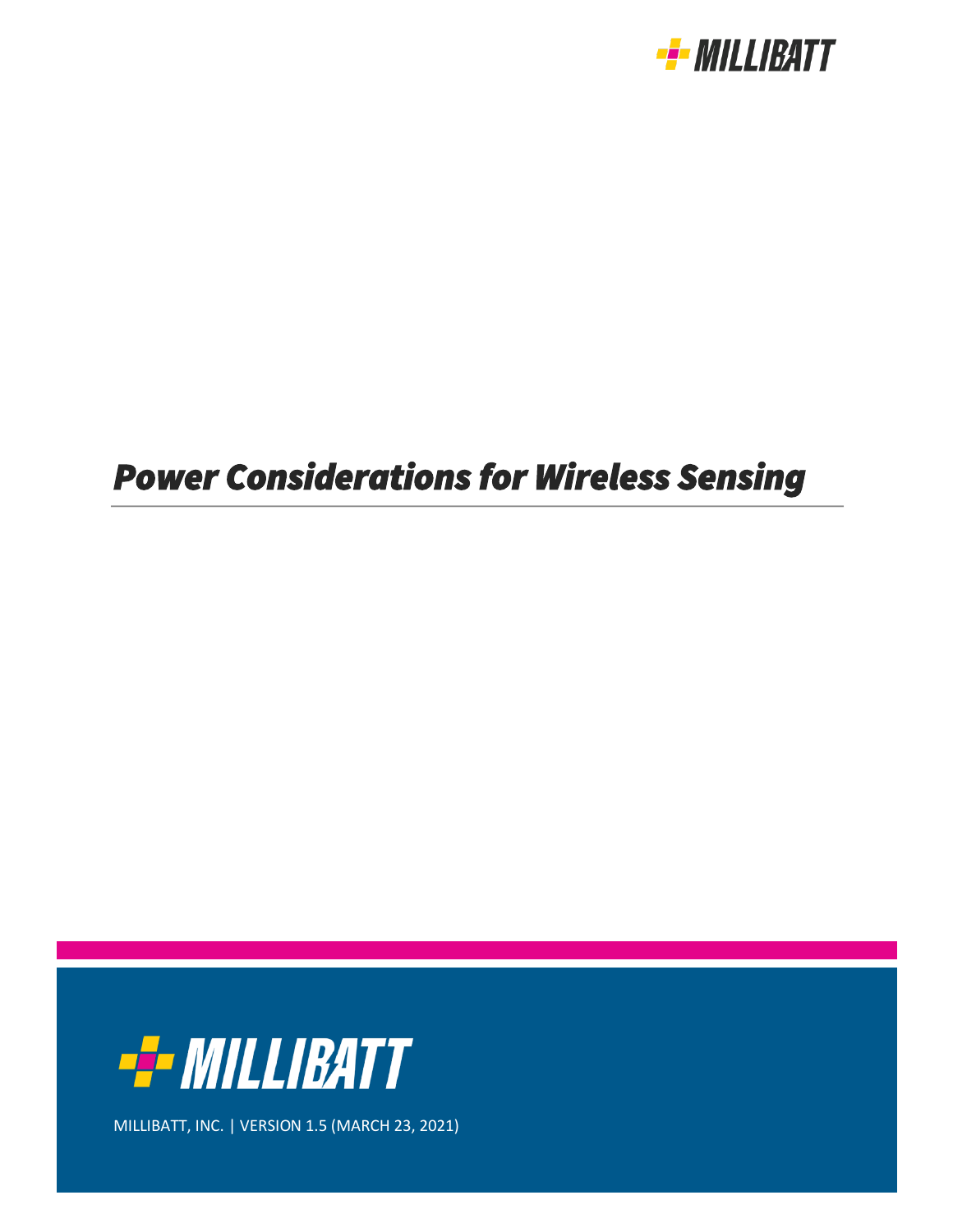

## *Power Considerations for Wireless Sensing*

#### **Trends in global communication**

Data may be the most valuable commodity of the  $21^{st}$  century. The flow of information about our health, environment, and goods in production and shipment empowers us to make better decisions and live healthier, safer and more sustainable lives. The trend towards automation and machine-to-machine (M2M, aka IoT) communication is accelerating and shaping the evolution of global internet and wireless communication networks. According to Cisco, M2M connections are growing by 19% CAGR in the period of 2018-2023, the fastest growth rate of all connection types, exceeding the growth rate of total connections (10%) and smartphones (7%). By 2023 M2M connections are expected to account for half of total global internet connections.<sup>1</sup>

New generations of artificially intelligent cloud computing (e.g. IBM Watson) promise to take increasing volumes of data and digest it into actionable intelligence for decision makers. With communication and data processing evolving rapidly, it is worth taking a closer look at the edge nodes – the sensors that do the dirty work of interfacing with the analog world, collecting and communicating the information that powers the digital economy.

### **Power requirements for wireless sensing**

This white paper will show that the battery power requirements for wireless sensors are highly variable, with drastic changes in power occurring on the order of milliseconds. At first approach, this can make power analysis of

wireless sensors somewhat daunting. By building up a simple model describing the common functions of wireless sensors, we can hopefully make the power analysis more intuitive.

Certainly, a significant share of M2M devices are hardwired for data and/or power supply. Examples of hardwired devices include smart thermostats, security cameras and some hospital equipment. However, there are many use cases where wired connections are not feasible. Wireless sensors proliferate in applications where relatively small amounts of data (< 10 Mbps) need to be collected about many targets, over wide areas, and in locations that are constrained by size and access. Examples of such applications include asset tracking, reconfigurable factories, wearable health devices, and remote monitoring of the environment or precision agriculture. For these applications power is typically supplied by batteries (sometimes augmented by energy harvesting) and data transmission occurs via communication protocols designed to send data packets over various distances referred to as Personal, Local or Wide Area Networks (PAN, LAN, WAN, respectively).

The power requirements for sensors vary widely depending on the use case. Important variables to consider are the sensing mechanism, computational requirements, frequency of data transmission and distance over which the data is transmitted. Figure 1 shows a highly simplified block diagram of a wireless sensor. It is helpful to make some generalizations to understand power requirements across a diverse array of sensing applications.

Sensing mechanisms range from simple temperature measurements to more complex

<sup>&</sup>lt;sup>1</sup> Cisco Annual Internet Report (2018–2023) White Paper. (2020, March 10). Cisco.

https://www.cisco.com/c/en/us/solutions/collateral/execut ive-perspectives/annual-internet-report/white-paper-c11- 741490.html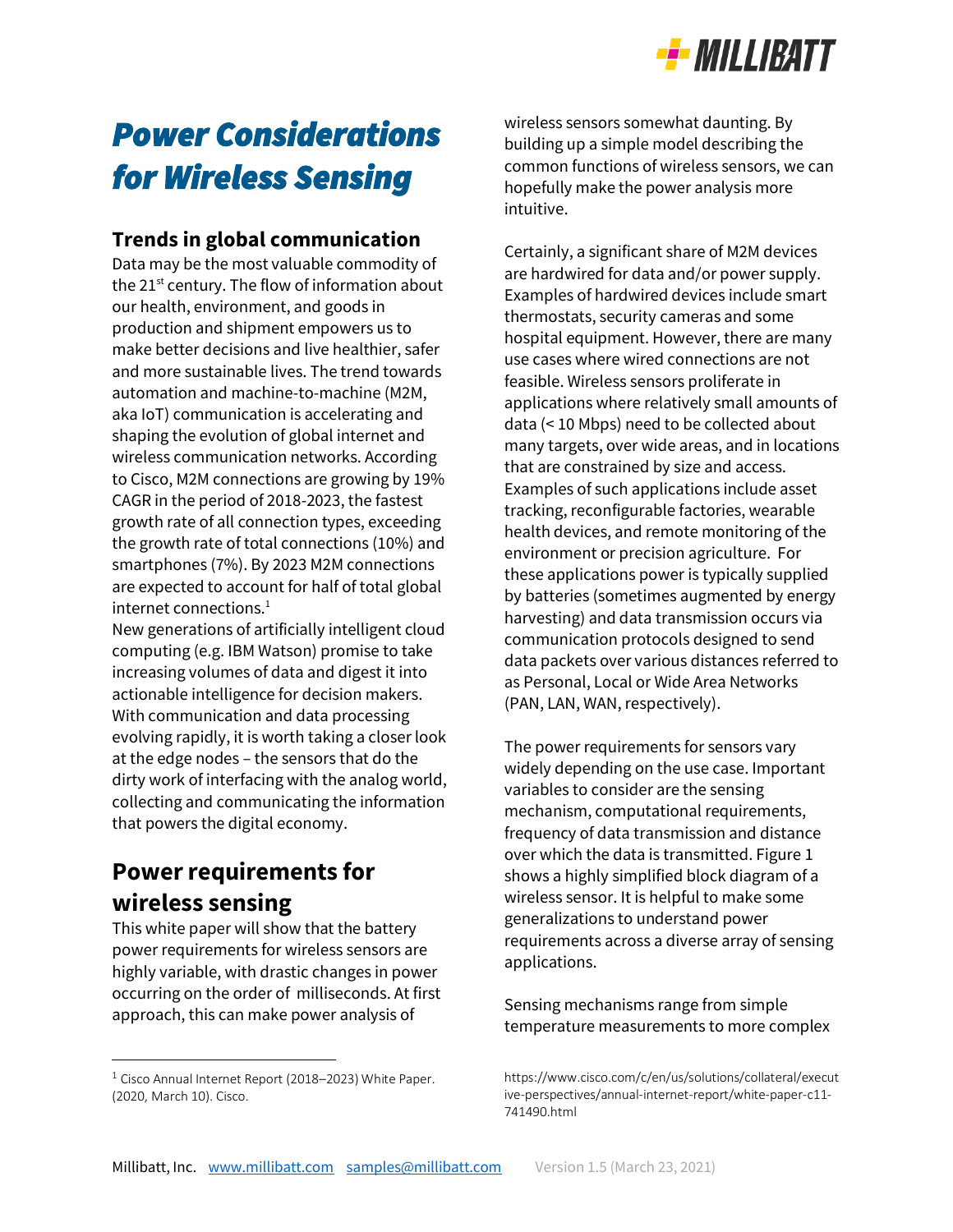

applications like pulse oximetry (requires LEDs to probe the color of the blood) or voice recognition (requires microphones and intensive computation). Many sensing elements are solid-state or fabricated via MEMS processes. They are durable, commoditized and power efficient. In general, the power required to take various measurements has decreased steadily such that simple measurements like temperature require only tens of microwatts.



Figure 1 – A general block diagram of a wireless sensor

The power needed to compute depends on the complexity of sensor data and how much reading and writing of data occurs. For example, the latest Arm Cortex-M4 40 nm processors consume 12 microwatts per MHz of clock speed so compute power falls in the range of tens of microwatts to several milliwatts.

The data generation rate of a typical wireless sensor is at least one order of magnitude lower than the transmission rate (100 Mb/s) offered by standard consumer-oriented wireless connectivity protocols (e.g. Wi-Fi, 4G LTE). Therefore these protocols are overkill for most wireless sensing applications and will wipe out the power budget of a small sensor. Instead, low-power transmission protocols (Table 1) interface with the global internet via gateways

such as smart phones with BLE capability or commercial cell towers with LTE-M. The frequency of transmission events depends on the application. A transmission event consists of several to tens of milliseconds at transmit power.

|            | SEVEI AL WII EIESS UATA DI UTULUIS |          |              |          |
|------------|------------------------------------|----------|--------------|----------|
| Protocol   | Applications                       | Range    | Transmission | Transmit |
|            |                                    | (km)     | rate (max)   | power    |
|            |                                    |          |              | (max)    |
| <b>BLE</b> | PAN, LAN                           | $0.01 -$ | $2$ Mb/s     | 50 mW    |
|            |                                    | 0.4      |              |          |
| Zigbee     | LAN, mesh                          | $0.01 -$ | 250 kb/s     | 400 mW   |
|            | networks                           | 3        |              |          |
| LoRa       | <b>WAN</b>                         | $10 -$   | 50 kb/s      | 400 mW   |
|            |                                    | 20       |              |          |
| LTE-M      | <b>WAN</b>                         | $10 -$   | $1$ Mb/s     | 600 mW   |
|            |                                    | 20       |              |          |

#### Table 1 – Summary of power requirements for several wireless data protocols

For many sensors, transmit is the largest peak power draw but could be relatively infrequent, whereas sense and compute may occur more frequently or constantly at lower power levels. While measuring average power draw is a rational first step in analyzing a sensor's power needs, average power will often fail to predict real-world performance for a battery-powered sensor. The combination of various power draws with varying frequencies results in additive, harmonic power profiles that strain the electrochemistry of batteries. Figure 2 charts the power requirements for a variety of sensing and transmission mechanisms. The power needed varies over four orders of magnitude. Considering that many sensors are multifunctional, sending and receiving data at various intervals, there is enormous potential for complexity.

All of components identified in Figure 2 have minimum supply voltages (MSV), typically in the range of 1.5 to 2.0 V. Below this voltage the chips will lose functionality, e.g. the BLE chip will lose connection, the microprocessor will lose data or the sensing element will fail to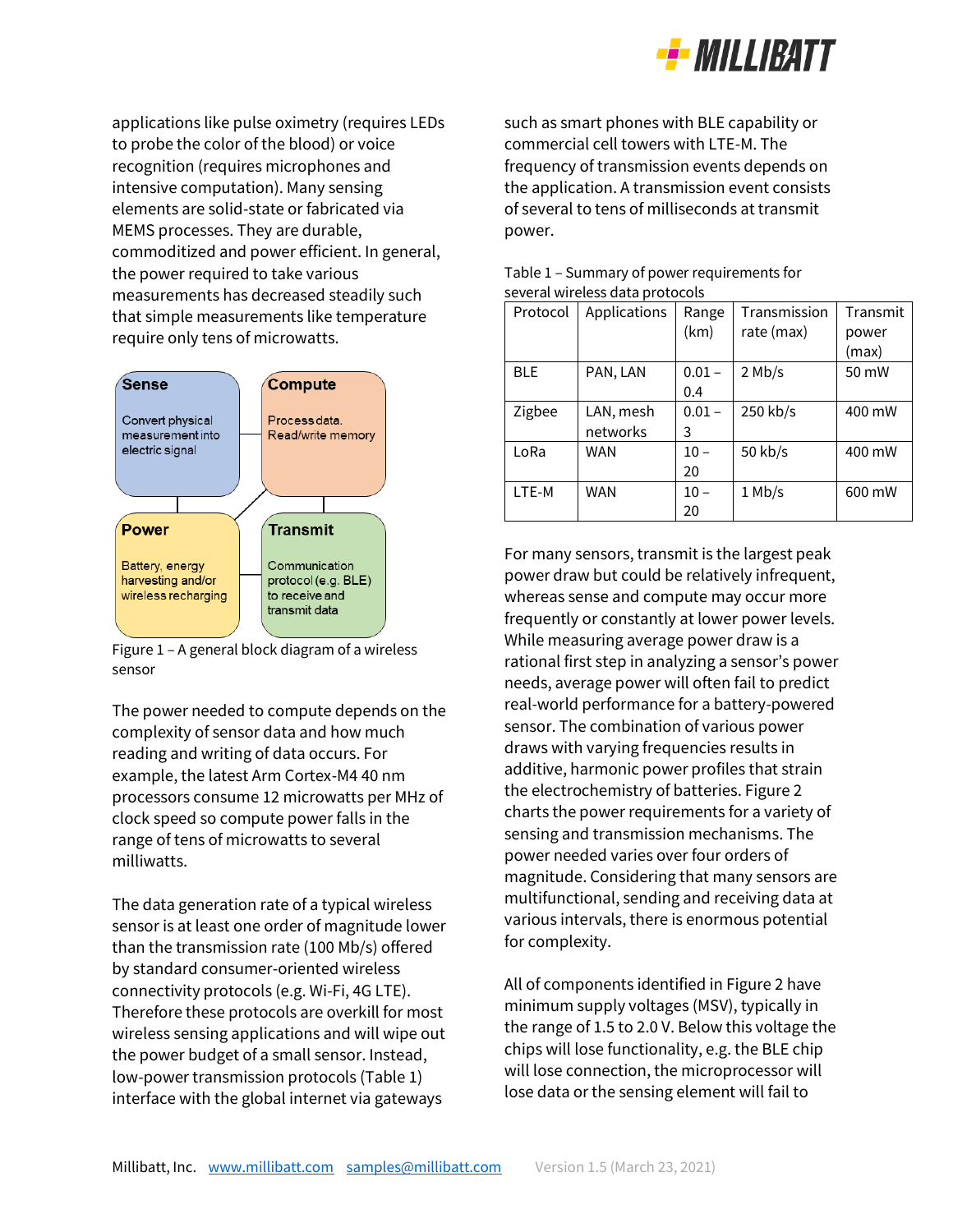

measure properly. MSV critically impacts sensor performance and choice of battery. As we will see in later sections, when a battery delivers high power its voltage drops. This can happen within milliseconds when reacting to changing power draw from sensor components. If the battery voltage approaches MSV, even for milliseconds, the sensor will malfunction and lose data.



Figure 2 – Power requirements for sense, compute and transmit functions in a wireless sensor. The chips and modules used to generate this chart are listed in the Appendix.

## **Power analysis: practical examples**

The variability of wireless sensing power demands is further illustrated in Figure 3 by two BLE sensors. The blue curve shows the current consumption of a 6-axis IMU motion sensor. There is a constant 3 mA current associated with the IMU and data processing, and a high frequency transient current between 3 and 8 mA corresponding to BLE transmission at 20 Hz. The red curve

represents temperature sensing with BLE transmission at 2 Hz.



Figure 3 – Current consumption over 10 seconds for a 6-axis IMU sensor based on Bosch BMI160 and Nordic nRF52832 reporting position data at 20 Hz (in blue) and nRF52832 module reporting temperature data at 2 Hz (red).

When evaluating the power requirements of a new device, engineers will often start with an average current measurement (like the one presented in the legend of Figure 3) and then choose a battery with capacity to satisfy the average runtime required. While this analysis is a useful starting point it fails to account for the internal resistance (more precisely, the impedance) of the battery and how that interacts with the MSV of the device components. As a result, batteries that are rated with sufficient energy (or capacity) will fail to deliver the expected runtime reliably because they cannot deliver enough power.<sup>2</sup>

<sup>&</sup>lt;sup>2</sup> Energy vs Power. (2020). Diffen.

https://www.diffen.com/difference/Energy\_vs\_Power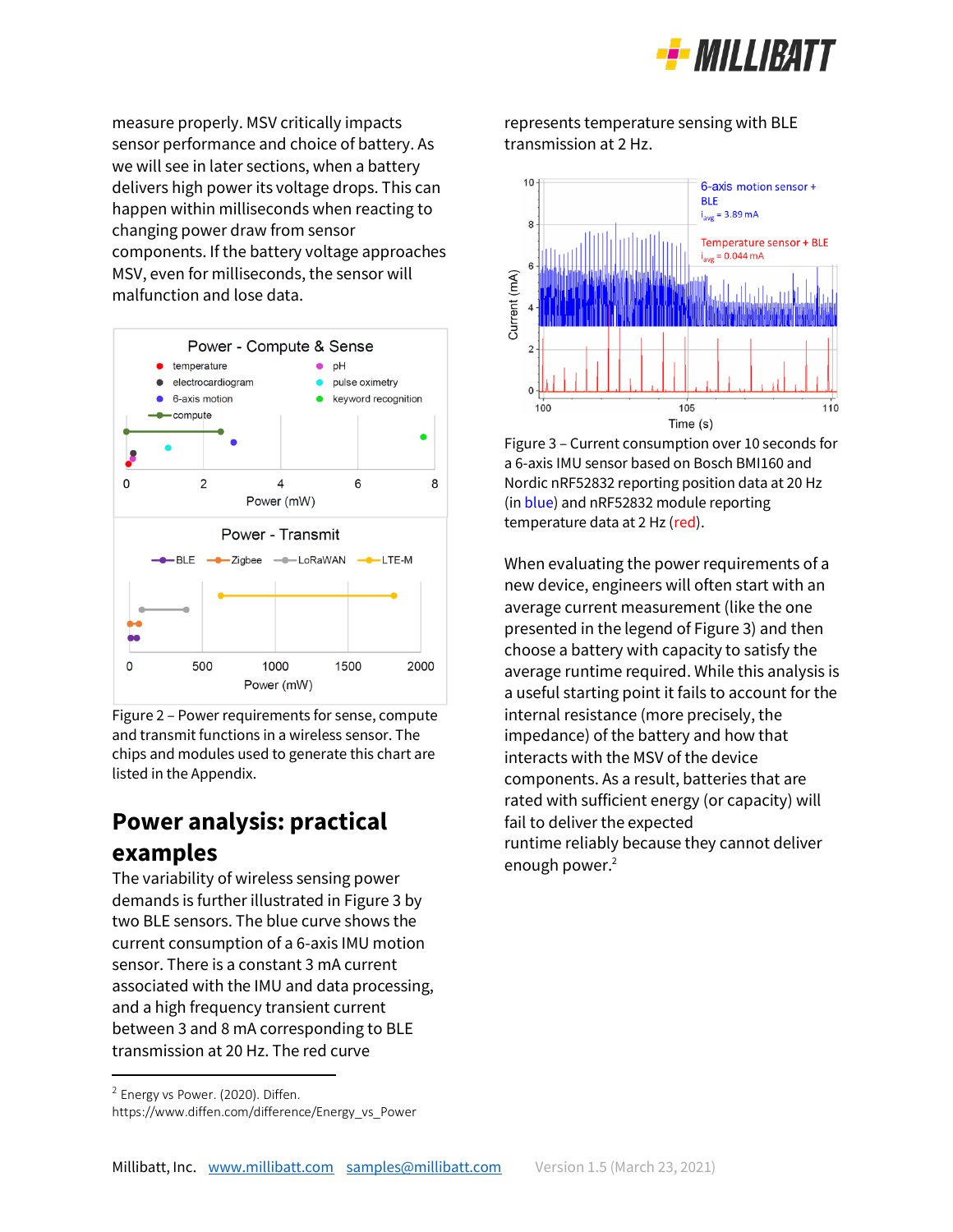

## **High power batteries for wireless sensing**

As an approximation, for each electron flowing through a circuit in a battery powered device, there is an ion (e.g. lithium) moving between the electrodes of the battery. Just like electrons traveling in wires, lithium-ions traveling through a battery encounter resistance. The resistance the ions face is more dynamic than electronic resistance (it is inversely related to the frequency of the applied electric signal) and its technical name is impedance. We know from high school physics the voltage (V) on a resistor (R) at a current (I). Likewise we can identify the voltage drop  $(V_d)$  on a battery with impedance  $(Z)$ .

| $V = I^* R$       | (1) |
|-------------------|-----|
| $V_d = I \cdot Z$ | (2) |

When you draw current from a battery, the voltage drop detracts from the intrinsic chemical potential of the reactions occurring at the electrodes. The chemical potential of a lithium-ion battery is around 3.7 V, while alkaline batteries (e.g. AA type) operate at 1.2 V. So a lithium-ion battery that has 100 ohm impedance and is supplying 20 mA is actually only delivering an electric potential of 1.7 V. The missing potential (2.0 V) is waste heat generated within the battery.

As mentioned above, impedance is dynamic and it tends only to increase the more aggressively you discharge a battery. Inside the battery the lithium-ions pile up and have a hard time finding their way from the anode to the cathode. This effect is called polarization and is most noticeable when the initial voltage drop exceeds ~ 50 mV. Figure 4 illustrates the polarization process in a hypothetical battery. When the discharge current increases at  $t_0$ there is an immediate voltage drop, and the voltage continues to fall as the battery becomes polarized.

Polarization is reversible if the battery can rest, which may be the case in sensors with low background current and long periods between transmissions. But in applications with high sense and compute power requirements and/or high data transmission rates, polarization will progress resulting in the battery reaching MSV earlier than one would expect based on capacity calculations alone. Imagine the difference between an electric vehicle cruising at 45 mph in light traffic and an electric race car going for a record lap, and you have a great metaphor for a batterypowered sensor as you ramp up the data transmission rate.



Figure 4 – Representation of voltage drop and polarization in response to an increase in battery discharge current. The discharge current rises sharply at  $t_0$ .

As the battery voltage drops below the MSV of one or more sensor components, the sensor will encounter errors or potentially a lost connection. In the case of BLE transmission, establishing a connection between sensor and receiver is among the most power-demanding modes of operation. This can result in a "death-loop" for the battery where the BLE module continually hits MSV, restarts and again draws high current from an already polarized battery. If a device engineer finds themselves with glitches due high impedance in their battery, their choices are to: 1. Find a different battery with lower impedance 2. Try to attenuate the voltage drop by adding additional components (e.g. a capacitor) or 3.